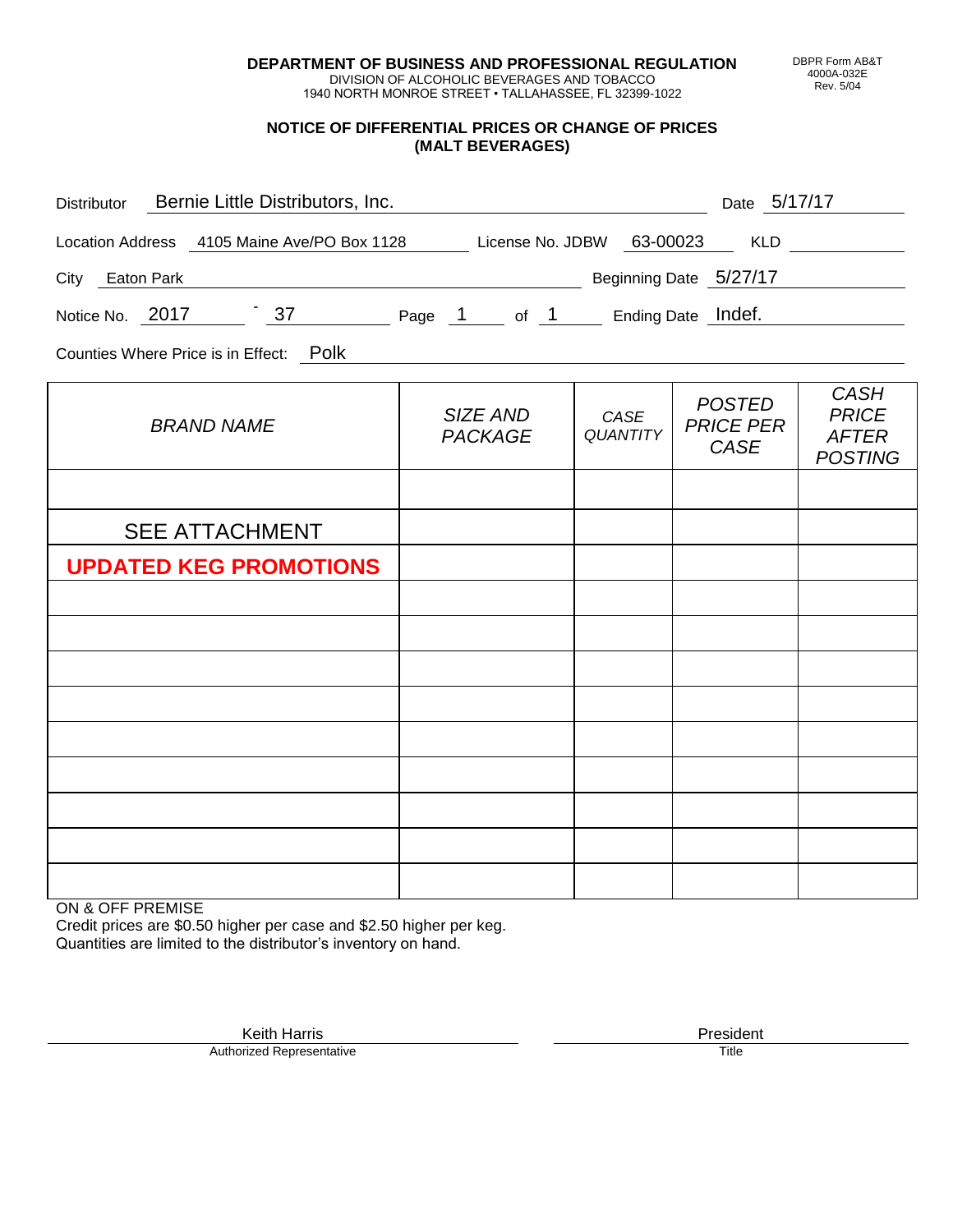## **BERNIE LITTLE DISTRIBUTORS, INC. DRAFT QUANTITY DISCOUNT PRICE LIST Polk, Hardee, Highlands & Okeechobee County**

**Prices effective May 27, 2017**

| <b>BRANDS</b>                           | <b>ITEM#</b> | SIZE      | <b>GALLONS</b> | <b>Frontline</b>        | $1 - 4$                    |      | $5 - 9$  |     | $10+$  |                         |
|-----------------------------------------|--------------|-----------|----------------|-------------------------|----------------------------|------|----------|-----|--------|-------------------------|
| <b>BASS ALE</b>                         | 12099        | $1/2$ BBL | 15.5           | \$<br><b>120.00</b>     | \$<br>120.00               | \$   | 117.00   | \$  | 113.00 |                         |
| <b>BECK'S</b>                           | 12199        | $1/2$ BBL | 15.5           | \$<br>120.00            | \$<br><b>120.00</b>        | \$   | 117.00   | \$  | 113.00 |                         |
| <b>BECK'S OKTOBERFEST</b>               | 12498        | $1/2$ BBL | 15.5           | \$<br>120.00            | \$<br>120.00               | \$   | 117.00   | \$  | 113.00 |                         |
| <b>BLUE POINT BLUEBERRY ALE</b>         | 10199        | $1/2$ BBL | 15.5           | \$<br>160.00            | \$<br>160.00               | \$   | 129.00   | \$  | 95.00  |                         |
| BLUE POINT HOPTICAL ILLUSION            | 15199        | $1/2$ BBL | 15.5           | \$<br>190.00            | \$<br>190.00               | \$   | 190.00   | \$  | 190.00 |                         |
| <b>BLUE POINT NEW YORK OYSTER STOUT</b> | 38699        | $1/2$ BBL | 5.17           | \$<br>160.00            | \$<br>160.00               | \$   | 160.00   | \$  | 160.00 |                         |
| <b>BLUE POINT PUMPKIN</b>               | 13399        | $1/2$ BBL | 15.5           | \$<br>160.00            | \$<br>160.00               | \$   | 129.00   | \$  | 95.00  |                         |
| <b>BLUE POINT SPRING FLING</b>          | 14799        | $1/2$ BBL | 15.5           | \$<br>160.00            | \$<br>160.00               | \$   | 129.00   | \$  | 95.00  |                         |
| <b>BLUE POINT SUMMER ALE</b>            | 18099        | $1/2$ BBL | 15.5           | \$<br>160.00            | \$<br>160.00               | \$   | 129.00   | \$  | 95.00  |                         |
| <b>BLUE POINT TOASTED LAGER</b>         | 15099        | $1/2$ BBL | 15.5           | \$<br>160.00            | \$<br>160.00               | \$   | 129.00   | \$  | 95.00  |                         |
| <b>BLUE POINT WHITE IPA</b>             | 14899        | $1/2$ BBL | 5.17           | \$<br>160.00            | \$<br>160.00               | \$   | 129.00   | \$  | 95.00  |                         |
| <b>BLUE POINT WINTER</b>                | 14399        | $1/2$ BBL | 15.5           | \$<br>160.00            | \$<br>160.00               | \$   | 129.00   | \$  | 95.00  |                         |
| <b>BODDINGTON PUB</b>                   | 12692        | $1/2$ BBL | 13.2           | \$<br>160.00            | \$<br>160.00               | \$   | 157.00   | \$  | 153.00 |                         |
| <b>BRECKENRIDGE 471 DOUBLE IPA</b>      | 55499        | $1/2$ BBL | 15.5           | \$<br>225.00            | \$<br>225.00               | \$   | 225.00   | \$  |        | 225.00 POLK ONLY        |
| <b>BRECKENRIDGE AGAVE WHEAT</b>         | 55099        | $1/2$ BBL | 15.5           | \$<br>155.00            | \$<br>155.00               | \$   | 155.00   | \$  |        | <b>155.00 POLK ONLY</b> |
| <b>BRECKENRIDGE AVALANCHE</b>           | 55299        | $1/2$ BBL | 15.5           | \$<br>155.00            | \$<br>155.00               | \$   | 125.00   | \$  |        | 120.00 POLK ONLY        |
| BRECKENRIDGE NITRO VANILLA PORTER       | 55599        | $1/2$ BBL | 15.5           | \$<br>170.00            | \$<br>170.00               | \$   | 170.00   | \$  |        | 170.00 POLK ONLY        |
| <b>BRECKENRIDGE PUMPKIN SPICE</b>       | 60999        | $1/2$ BBL | 15.5           | \$<br>155.00            | \$<br>155.00               | \$   | 155.00   | \$  |        | <b>155.00 POLK ONLY</b> |
| <b>BRECKENRIDGE VANILLA PORTER</b>      | 55199        | $1/2$ BBL | 15.5           | \$<br>155.00            | \$<br>155.00               | \$   | 155.00   | \$  |        | <b>155.00 POLK ONLY</b> |
| <b>BUD BLACK CROWN</b>                  | 2999         | $1/2$ BBL | 15.5           | \$<br><b>120.00</b>     | \$<br><b>120.00</b>        | \$   | 117.00   | \$  | 113.00 |                         |
| <b>BUD LIGHT</b>                        | 5399         | $1/2$ BBL | 15.5           | \$<br>$111.00 \quad$ \$ | 111.00                     | \$   | 108.00   | \$  | 104.00 |                         |
| <b>BUD LIGHT LIME</b>                   | 5799         | $1/2$ BBL | 15.5           | \$<br><b>120.00</b>     | \$<br>120.00               | \$   | 117.00   | \$  | 113.00 |                         |
| <b>BUD SELECT</b>                       | 5299         | $1/2$ BBL | 15.5           | \$<br>111.00            | \$<br>111.00               | \$   | 108.00   | \$  | 96.00  |                         |
| <b>BUDWEISER</b>                        | 1199         | $1/2$ BBL | 15.5           | \$<br><b>111.00</b>     | \$<br>95.00                | \$   | 95.00    | \$  | 95.00  |                         |
| <b>BUSCH</b>                            | 6199         | $1/2$ BBL | 15.5           | \$<br>105.00            | \$<br>105.00               | \$   | 102.00   | \$  | 98.00  |                         |
| <b>ELYSIAN SPACE DUST</b>               | 58899        | $1/2$ BBL | 5.17           | \$<br>189.00            | \$<br>189.00               | \$   | 189.00   | \$  | 189.00 |                         |
| <b>GOOSE 312</b>                        | 30099        | $1/2$ BBL | 15.5           | \$<br>165.00            | \$<br>165.00               | \$   | 133.00   | \$  | 101.00 |                         |
| <b>GOOSE 312 PALE ALE</b>               | 31799        | $1/2$ BBL | 15.5           | \$<br>165.00            | \$<br>165.00               | \$   | 133.00   | \$  | 101.00 |                         |
| <b>GOOSE AUTUMN ALE</b>                 | 32299        | $1/2$ BBL | 15.5           | \$<br>165.00            | \$<br>165.00               | \$   | 133.00   | \$  | 101.00 |                         |
| <b>GOOSE FESTIVITY</b>                  | 32499        | $1/2$ BBL | 15.5           | \$<br>165.00            | \$<br>165.00               | \$   | 133.00   | \$  | 101.00 |                         |
| <b>GOOSE FOUR STAR PILSNER</b>          | 36399        | $1/2$ BBL | 15.5           | \$<br>165.00            | \$<br>165.00               | \$   | 133.00   | \$  | 101.00 |                         |
| <b>GOOSE GREEN LINE</b>                 | 36499        | $1/2$ BBL | 15.5           | \$<br>165.00            | \$<br>165.00               | \$   | 133.00   | \$  | 101.00 |                         |
| <b>GOOSE HONKER'S</b>                   | 30199        | $1/2$ BBL | 15.5           | \$<br>165.00            | \$<br>165.00               | \$   | 133.00   | \$  | 101.00 |                         |
| <b>GOOSE IPA</b>                        | 30299        | $1/2$ BBL | 15.5           | \$<br>165.00            | \$<br>165.00               | \$   | 133.00   | \$  | 101.00 |                         |
| <b>GOOSE PRESEASON</b>                  | 57199        | $1/2$ BBL | 15.5           | \$<br>165.00            | \$<br>165.00               | \$   | 133.00   | \$  | 101.00 |                         |
| <b>GOOSE WINTER</b>                     | 32999        | $1/2$ BBL | 15.5           | \$<br>165.00            | \$<br>165.00               | \$   | 133.00   | \$  | 101.00 |                         |
| <b>GOOSE OKTOBERFEST</b>                | 32199        | $1/2$ BBL | 15.5           | \$<br>165.00            | \$<br>165.00               | \$   | 133.00   | \$  | 101.00 |                         |
| <b>GOOSE SUMMERTIME</b>                 | 30499        | $1/2$ BBL | 15.5           | \$<br>165.00            | \$<br>165.00               | \$   | 133.00   | \$  | 101.00 |                         |
| <b>HOEGAARDEN</b>                       | 13092        | $1/2$ BBL | 13.2           | \$<br>160.00            | \$<br>160.00               | \$   | 157.00   | \$  | 153.00 |                         |
| <b>JOHNNY APPLESEED</b>                 | 40099        | $1/2$ BBL | 15.5           | \$<br>161.00            | \$<br>161.00               | \$   | 161.00   | \$  | 161.00 |                         |
| <b>LAND SHARK LAGER</b>                 | 9199         | $1/2$ BBL | 15.5           | \$<br>120.00            | \$<br>120.00               | -\$  | 100.00   | \$  | 79.00  |                         |
| <b>MICHELOB AMBER BOCK</b>              | 7699         | $1/2$ BBL | 15.5           | \$<br><b>120.00</b>     | \$<br><b>120.00</b>        | \$   | 97.00    | \$  | 74.00  |                         |
| <b>MICHELOB LIGHT</b>                   | 4399         | $1/2$ BBL | 15.5           | \$<br>120.00            | \$<br>120.00               | \$   | 117.00   | \$  | 113.00 |                         |
| <b>MICHELOB ULTRA</b>                   | 7799         | $1/2$ BBL | 15.5           | \$<br>$120.00 \quad$ \$ | 120.00                     | - \$ | 117.00   | \$  | 113.00 |                         |
| <b>NATURAL LIGHT</b>                    | 1599         | $1/2$ BBL | 15.5           | \$                      | 103.00 \$ 103.00           |      | \$103.00 | \$  | 103.00 |                         |
| <b>ROLLING ROCK</b>                     | 12899        | $1/2$ BBL | 15.5           | \$                      | 103.00 \$ 103.00 \$ 102.00 |      |          | \$  | 98.00  |                         |
| <b>SHOCK TOP</b>                        | 2099         | $1/2$ BBL | 15.5           | \$<br>127.00            | \$<br>127.00               | \$   | 103.00   | \$  | 79.00  |                         |
| <b>SHOCK TOP APPLE</b>                  | 18599        | $1/2$ BBL | 15.5           | \$<br>127.00            | \$<br>127.00               | \$   | 103.00   | \$  | 79.00  |                         |
| <b>SHOCK TOP LEMON</b>                  | 9899         | $1/2$ BBL | 15.5           | \$<br>127.00            | \$<br>127.00               | \$   | 103.00   | \$  | 79.00  |                         |
| <b>SHOCK TOP PUMPKIN</b>                | 4299         | $1/2$ BBL | 15.5           | \$<br>127.00            | \$<br>127.00               | \$   | 103.00   | \$  | 79.00  |                         |
| <b>SHOCK TOP RASPBERRY</b>              | 5599         | $1/2$ BBL | 15.5           | \$                      | 127.00 \$ 127.00           | -\$  | 103.00   | -\$ | 79.00  |                         |
| <b>SHOCK TOP SHOCKOLATE</b>             | 19299        | $1/2$ BBL | 15.5           | \$<br>127.00            | \$<br>127.00               | \$   | 103.00   | \$  | 79.00  |                         |
| SHOCK TOP TWISTED PRETZEL               | 36099        | $1/2$ BBL | 15.5           | \$<br>127.00            | \$<br>127.00               | \$   | 103.00   | \$  | 79.00  |                         |
| <b>STELLA ARTOIS</b>                    | 12992        | $1/2$ BBL | 13.2           | \$<br>160.00            | \$<br>160.00               | \$   | 157.00   | \$  | 153.00 |                         |
| <b>BEST DAMN ROOT BEER</b>              | 9398         | $1/4$ BBL | 7.75           | \$<br>86.00             | \$<br>86.00                | \$   | 86.00    | \$  | 86.00  |                         |
| <b>10 BARREL JOE IPA</b>                | 59897        | $1/6$ BBL | 5.17           | \$<br>81.50             | \$<br>81.50                | -\$  | 81.50    | \$  | 81.50  |                         |
| <b>BECK'S OKTOBERFEST</b>               | 55697        | $1/6$ BBL | 5.17           | \$<br>48.00             | \$<br>48.00                | -\$  | 48.00    | \$  | 48.00  |                         |
| <b>BLUE POINT BLUEBERRY ALE</b>         | 10197        | $1/6$ BBL | 5.17           | \$<br>73.00             | \$<br>59.00                | \$   | 59.00    | \$  | 59.00  |                         |
| <b>BLUE POINT HONEY ROBBER</b>          | 58397        | 1/6 BBL   | 5.17           | \$<br>73.00             | \$<br>59.00                | -\$  | 59.00    | \$  | 59.00  |                         |
| <b>BLUE POINT HOPTICAL ILLUSION</b>     | 15197        | $1/6$ BBL | 5.17           | \$<br>80.00             | \$<br>80.00                | -\$  | 80.00    | \$  | 80.00  |                         |
| <b>BLUE POINT NEW YORK OYSTER STOUT</b> | 38697        | $1/6$ BBL | 5.17           | \$<br>73.00             | \$<br>73.00                | -\$  | 73.00    | \$  | 73.00  |                         |
| <b>BLUE POINT OATMEAL STOUT</b>         | 15597        | $1/6$ BBL | 5.17           | \$<br>73.00             | \$<br>59.00                | -\$  | 59.00    | \$  | 59.00  |                         |
| <b>BLUE POINT OKTOBERFEST</b>           | 13697        | $1/6$ BBL | 5.17           | \$<br>73.00             | \$<br>59.00                | \$   | 59.00    | \$  | 59.00  |                         |
| <b>BLUE POINT PUMPKIN</b>               | 13597        | 1/6 BBL   | 5.17           | \$<br>73.00             | \$<br>59.00                | -\$  | 59.00    | \$  | 59.00  |                         |
| <b>BLUE POINT SUMMER ALE</b>            | 18097        | $1/6$ BBL | 5.17           | \$<br>73.00             | \$<br>59.00                | -\$  | 59.00    | \$  | 59.00  |                         |
| <b>BLUE POINT TOASTED LAGER</b>         | 15097        | $1/6$ BBL | 5.17           | \$<br>73.00 \$          | $57.00\quad$ \$            |      | 57.00 \$ |     | 57.00  |                         |
|                                         |              |           |                |                         |                            |      |          |     |        |                         |